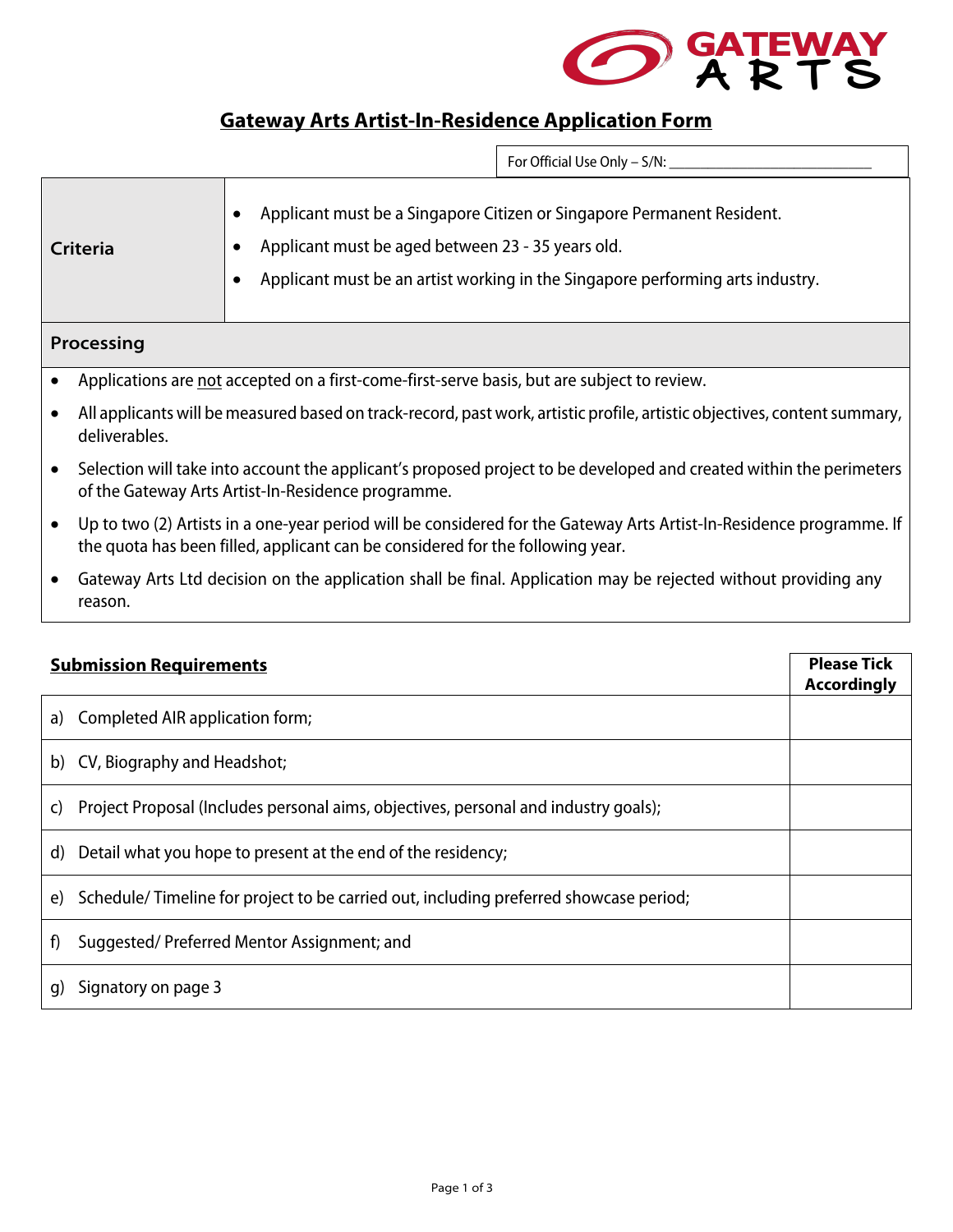

| <b>Section A: Particulars of Applicant</b>                                                 |                              |                                                  |                                                 |
|--------------------------------------------------------------------------------------------|------------------------------|--------------------------------------------------|-------------------------------------------------|
| <b>Full Name:</b>                                                                          |                              |                                                  |                                                 |
| As in NRIC                                                                                 |                              |                                                  |                                                 |
| <b>NRIC No:</b>                                                                            |                              |                                                  |                                                 |
| (Last 3 Digits + Alphabet)                                                                 |                              | Gender:<br><b>Male</b>                           | <b>Female</b>                                   |
| For verification purpose only                                                              |                              |                                                  |                                                 |
| Date of Birth:                                                                             |                              | <b>Nationality:</b>                              | <b>Singapore Citizen</b><br><b>Singapore PR</b> |
| <b>Home Address:</b>                                                                       |                              |                                                  |                                                 |
| <b>Mailing Address:</b>                                                                    |                              |                                                  |                                                 |
| If different from home address                                                             |                              |                                                  |                                                 |
|                                                                                            |                              |                                                  |                                                 |
| <b>Mobile No.:</b>                                                                         |                              | Email:                                           |                                                 |
| <b>Occupation:</b>                                                                         |                              |                                                  |                                                 |
|                                                                                            | I am a full-time employee    |                                                  |                                                 |
| <b>Current Employment Status:</b>                                                          |                              | I am a self-employed/freelance arts professional |                                                 |
|                                                                                            |                              |                                                  |                                                 |
| <b>Current Employer (If any):</b>                                                          |                              |                                                  |                                                 |
| What art form do you primarily                                                             | <b>Music</b><br><b>Dance</b> | <b>Theatre</b>                                   |                                                 |
| work in?                                                                                   |                              |                                                  |                                                 |
| You may select more than one                                                               |                              |                                                  |                                                 |
| What is your job in the                                                                    |                              |                                                  |                                                 |
| performing arts sector?                                                                    |                              |                                                  |                                                 |
| You may list more than one                                                                 |                              |                                                  |                                                 |
|                                                                                            |                              |                                                  |                                                 |
| <b>Section B: Residency Information</b>                                                    |                              |                                                  |                                                 |
| Referral Name (If any):                                                                    |                              |                                                  |                                                 |
| Are you currently doing a residency with other theatre companies?                          |                              | <b>Yes</b>                                       | No                                              |
| (If yes, please specify)                                                                   |                              |                                                  |                                                 |
| Have you done a residency with other theatre companies before?<br>(If yes, please specify) |                              | Yes                                              | No                                              |

**Is the proposed project a new or existing work? New Project Existing Project** 

| Which residency track are you applying for? | Acting | <b>Directing</b> | Playwrighting |  |
|---------------------------------------------|--------|------------------|---------------|--|

|                   | I understand that I cannot participate in another residency during the Gateway Arts Artist-In- |
|-------------------|------------------------------------------------------------------------------------------------|
| Residence period. |                                                                                                |